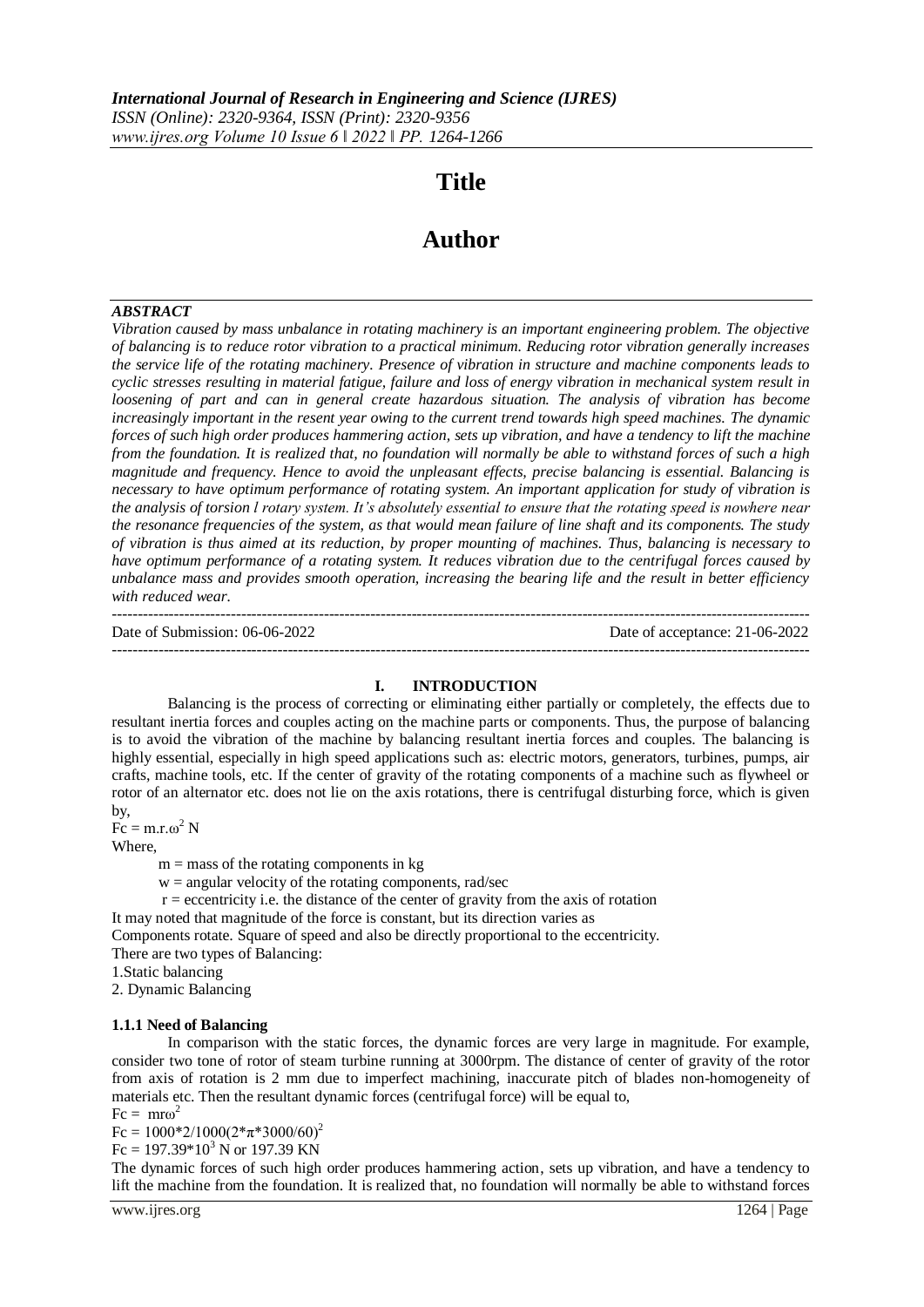of such a high magnitude and frequency. Hence to avoid the unpleasant effects, precise balancing is essential. Balancing is necessary to have optimum performance of rotating system. It reduces vibration due to the centrifugal forces caused by unbalanced masses and provides a smooth operation, increasing the bearing life and result in the better efficiency with reduced wear. Balancing is necessary especially in high speed application.

# **1.1.2 BASIC CONCEPT**

One of the applications of the study of the inertia force is the balancing of machinery. Moving parts of the engine have reciprocating motion similar to that of the piston of an engine. Rotating motion such as that of the crankshaft of an engine or a rotor of a turbine, electric generator or motor etc. If the moving part is not in balancing or if the part are subjected variable speed that are to acceleration, inertia force ,are set up and tend to produce vibration in the frame of the machine and then to the foundation of the machine. Such vibration particularly those occurring at high speed produce excessive noise, cause under wear and tear of the machinery and its supports. Further if frequency of the vibration of any part of the supporting frame or foundation happens to be coincide with the frequency of moving part. Then the disturbance can happen which is dangerous. The purpose of balancing is therefore to neutralize or at least minimize those unpleasant vibrations as far as may be practicable.

### **1.2. Balancing Machine**

Although every care may be taken in the design of a rotating part of the machine to ensure that there is no out of balancing force or couple .residual error will always exits in the finished part. These error may be due to the slight vibration in the density of the material or due inaccurate in casting or machinery of the part of large diameter and relatively small axial length .it is often sufficient to ensure that it is statically balanced, Since the dynamic couple even if it is persist will be so small as to be of no practical importance .

But in other cases where the axial length is appreciable it is not sufficient merely to have static balance , the dynamic couple vary with the square of the speed even small error of the speed, even small error of balance may be serious at high speed of rotation . It is therefore necessary to measure those residual out of balance errors and make suitable correction to the part so as reduce the final error to the smallest possible proportion. Many different type of machines have been devised in order to measure the extent to which rotating parts are out of balance some of these machine measure the static unbalancing, some the dynamic unbalance, while some measure both the static as well as dynamic unbalance.

# **1.2.1 Function of balancing machine**

 A rigid body having any nom of unbalancing rotating masses can be completely balanced by addition of one mass in each of the two arbitrary chosen planes .if follows that the total unbalanced pressure equivalent unbalanced masses one in each of chosen planes for an actual rotor .then problem of unbalancing involves .

1) The selection of the two planes in which it's convenient toad balancing weights (or remove unbalance)

2) The determination of the amount and location of equivalent unbalanced mass in each of selected

planes. the two masses too represent the total of all the unbalance actually present

### **1.2.2 Principle of dynamic balancing**

The primary aim of (dynamic balancing machine) of our project is to provide an apparatus, which experimentally proves analytical solution for balancing problems. The dynamic balancing machine is defined as the "apparatus which experimentally proves the analytical solution for balancing problems ". A complete balancing of rotor system is possible providing balance weights in any two planes. Then magnitude of radius of rotation and angular position analytical calculated.

Certain amount of known unbalance is provided by fix weights in the slots provided on the rotors of known radii and angular position. The analytical solution is

### **II. CONCLUSION**

As amplitude increases with speed an unbalance force is also increases at horizontal direction. That may cause a breakdown of bearing of rotor system in future.

Therefore vibration analysis helps in monitoring the health of rotating component.

Thus, balancing is necessary to have optimum performance of a rotating system. It reduces vibration due to the centrifugal forces caused by unbalance mass and provides smooth operation, increasing the bearing life and the result in better efficiency with reduced wear.